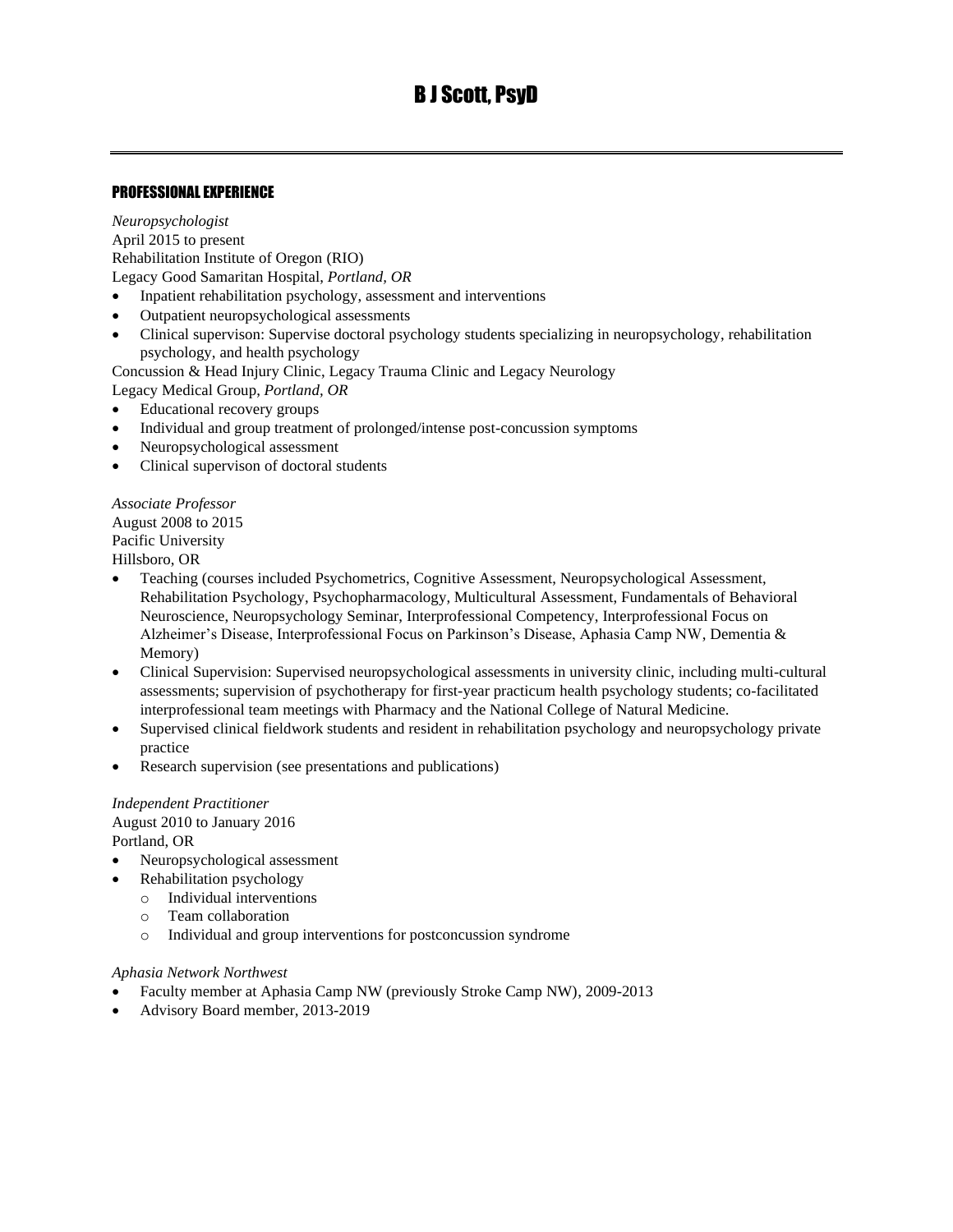### APPCN-ACCREDITED POSTDOCTORAL FELLOWSHIP IN CLINICAL NEUROPSYCHOLOGY

September 2006 to August 2008 *Shepherd Center,* Atlanta, Georgia *Acquired Brain Injury Unit*

- Inpatient rehabilitation psychotherapy
- Neuropsychological assessment

*Outpatient Rehabilitation*

- Rehabilitation psychotherapy
- Neuropsychological assessment

*Wesley Woods Center at Emory University*

- Geriatric neuropsychological assessment
- *Morehouse School of Medicine*
- Neuroanatomy/brain cutting

# APA-ACCREDITED INTERNSHIP TRAINING

September 2005 to December 2005 *Missouri Health Sciences Psychology Consortium*, Columbia, Missouri Rotations: *University of Missouri, Department of Health Psychology*, Columbia MO • Adult Neuropsychology *Harry S. Truman Veterans Administration Medical Center*, Columbia MO

- Chronic Pain
- *Univeristy of Missouri, Department of Health Psychology*, Mt. Vernon MO
- Rural Rehabilitation Psychology
- *Rusk Rehabilitation Center*, Columbia MO
- Rehabilitation Psychology
- *Harry S. Truman Veterans Administration Medical Center*, Columbia MO
- Addictions Treatment

# **EDUCATION**

Sept 2000 to Aug 2006 *Pacific University*, Forest Grove, Oregon

- APA-Accredited Clinical Psychology Program
- Doctorate in Psychology, August 2006
- o Neuropsychology concentration
- Master of Science in Clinical Psychology, May 2003

#### Sept 1995 to March 1998

*Western Washington University*, Bellingham, Washington

• Bachelor of Arts in Psychology, Magna Cum Laude, March 1998

# GRANTS FUNDED

May 2002 to Aug 2003 *Northwest Health Foundation Student Research Award*, Principle Investigator

- Norming the CVLT-II for Education
- Grant # 2002-236

# July 2009 to Dec 2010

*Pacific University Faculty Development Grant*, Principle Investigator

• Interventions to delay nursing home placement of patients with mild to moderate Alzheimer's disease: An interprofessional study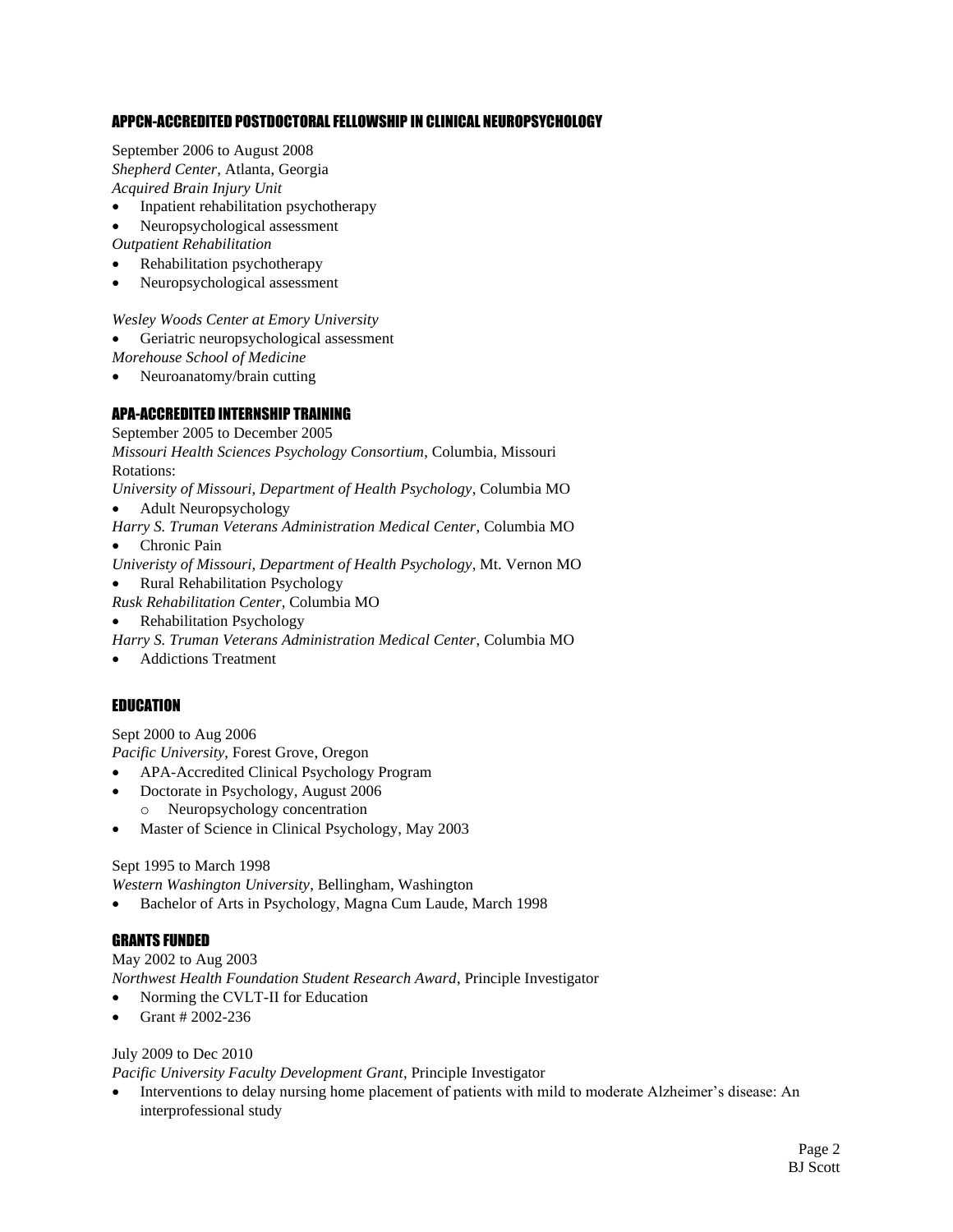#### PUBLICATIONS

- Wyman, K., & Scott, B J (2015). Development of Clinical Dementia Rating Scale cutoff scores for patients with Parkinson's disease. *Movement Disorders Clinical Practice*. DOI: 10.1002/mdc3.12163.
- Gharaeipour, M., & Scott, BJ (2012). Effects of cognitive rehabilitation on neurocognitive functions and psychiatric symptoms in schizophrenia inpatients. Schizophrenia Research, 142, 165-170. DOI: 10.1016/j.schres. 2012.09.018
- Karimi, R, Pelham-Foster, S, Scott, B, Aamodt, G. (2012). Developing and Implementing an Interprofessional Course and Identifying Its Strengths and Challenges. *Health and Interprofessional Practice* 1(2):eP1019.
- Buhler, A.V., Farrell, K., Fuentes, D., Scott, B.J., Shaffer, K., & Von, M. (2011). An inter-professional case conference on Alzheimer's disease: Teaching students in the health professions to work together*. Journal of Interprofessional Care,* 25(3), 223-225.
- Jackson, K., Cawley, P., Hill, A., Krusen, N., Rodes, R., Sohner, S., & Scott, B.J. (2010). Palliative Care. *Common Knowledge, Pacific University Oregon.* Available at[: http://commons.pacificu.edu/icc/conferences/2010/1/](http://commons.pacificu.edu/icc/conferences/2010/1/)
- Buhler, A.V., Farrell, K., Fuentes, D., Scott, B J, Shaffer, K., Von, M., Hunt, L., & Bradley, B. (2009). Alzheimer's disease: Mary's journey through the health-care system (Case-based workshop materials). *Common Knowledge, Pacific University Oregon.* Available at[: http://commons.pacificu.edu/icc/conferences](http://commons.pacificu.edu/icc/conferences%20/2009/1/)  [/2009/1/.](http://commons.pacificu.edu/icc/conferences%20/2009/1/)
- Daniel, M. & Scott, BJ (2005). Memory rehabilitation after traumatic brain injury. In M. Hersen and J. Rosqvist (Eds.), *Encyclopedia of behavioral therapy and techniques, 1*, 368-370. New York: Guilford Press.
- Scott, B J (2002). *Neuropsychological assessment of Hispanic American elders: Critical literature review.* Chicago, IL: American Psychological Association. (ERIC Document Reproduction Service No. ED 471 443).

#### **PRESENTATIONS**

- Scott, BJ (2021, July). Treatment of concussion and post-concussion syndrome: Behavioral Strategies for Recovery. Invited presentation at Providence Health. Portland, OR.
- Scott, B J (2020, Jan). *Coping with Grief & Loss after Acquired Brain Injury.* Integrative Cognitive Rehabilitation Psychotherapy ECHO. APA Division 22 webinar.
- Scott, B J, & Gildehaus, S. (2019, Nov). *Reason for Hope: Maximizing Your Recovery from mTBI*. Invited presentation at the Oregon Veteran and Military Suicide Prevention Conference. Lines for Life. Portland, OR.
- Scott, B J (2018, Nov). *Treating clients who have experienced concussion: Evidence-based practices for psychologists and counselors in general practice*. Presentation at Portland Mental Health & Wellness. Portland, OR.
- Scott, B J (2018, Oct). *Mood and anxiety disorders in patients with Parkinson's Disease*. Invited presentation at the Parkinson's Support Group at Legacy Health. Portland, OR.
- Scott, B J, & Wilbur, R. (2017, Mar/Apr). *Working with difficult patients and increasing patient satisfaction when working with patients from diverse backgrounds.* Invited presentation series at Legacy Good Samaritan Medical Center. Portland, OR.
- Scott, B J, & Wilbur, R. (2017, Feb). *Functional neurological symptom disorder: Clinical identification and approaches.* Invited presentation at Legacy Good Samaritan Medical Center. Portland, OR.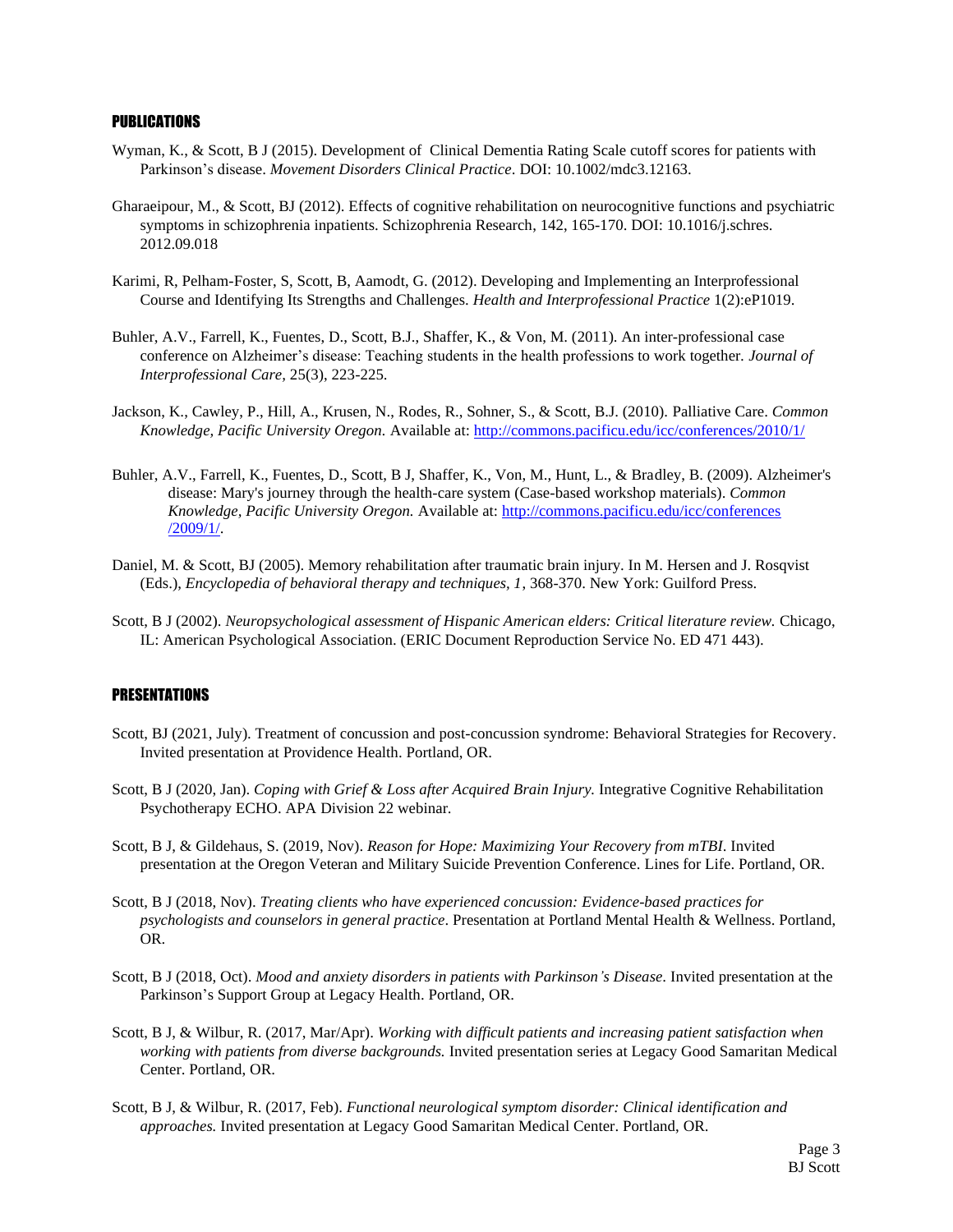- Scott, B J (2016, Mar). *Treatment of post-concussion syndrome: Strategies for recovery.* Invited interprofessional workshop at Legacy Health. Portland, OR.
- Morgan, K.N., Scott, B J, Shean, M., Shada, K., & Conley, J. (2016, Feb). *Can Lumosity assessment tools provide an accurate snapshot of executive functioning? An independent investigation of test-retest reliability and convergent validity.* Poster presentation at the annual meeting of the Internaional Neuropsychological Society. Boston, MA.
- Scott, B J (2015, Sep). *Treatment of post-concussive syndrome: Strategies for psychologists.* Invited presentation at the Pacific Psychology & Comprehensive Health Clinic. Hillsboro, OR.
- Morgan, K. N., Scott B J, Shean, M., Alvarez, G., & Shada, K. (2015, June). *Convergent validity of Lumosity's Brain Performance Test measures with conventional neuropsychological tools.* Poster presentation at the annual meeting of the American Academy of Clinical Neuropsychology. San Francisco, CA.
- Paynter, B., Lee, A., Rautman, L., & Scott, B J (2015, Apr). *Recovering from concussion.* Invited presentation at the Student Alliance for Integrative Medicine. Portland, OR.
- Scott, B J (2015, Mar). *Behavioral management strategies for caregivers dealing with challenging behaviors from individuals diagnosed with brain injury or other neurological diagnosis.* Invited presentation at the 13<sup>th</sup> Annual Pacific Northwest Brain Injury Conference. Portland, OR.
- Wilbur, R. C., Scott, B J, Dixon, T. M. (2015, Feb). *Fostering hope: Examining the efficacy of a hope-based manualized group therapy for adults with acquired brain injury.* Poster presentation at the Rehabilitation Psychology conference. San Diego, CA.
- Widen, D. L., Pedemonte, M. S., & Scott, B J (2015, Jan). *Patient safety, whose job is it anyway?* Interprofessional Case Presentation at Pacific University. Portland, OR.
- Scott, B J (2014, Dec). *Recovering from concussions*. Invited presentation at the Humanists of Greater Portland weekly meeting. Portland, OR.
- Moncrief, G., Scott, B J, O'Neil, M., Storzbach, D. M., & Tun, Saw-Myo O. (2015, Feb). *Cognitive Reserve and Neuropsychological Test Performance in Operation Enduring Freedom/Operation Iraqi Freedom (OEF/OIF) Veterans.* Poster presentation at the International Neuropsychological Society converence. Denver, CO.
- Morgan, K., Scott, B J (2015, Feb). *Can Lumosity Assessment Tools Determine Functional Change? An Independent Investigation of Reliability.* Poster presentation at the International Neuropsychological Society converence. Denver, CO.
- Sharifan, T., Eslami, A., Scott, B J, & Andersen, P. S. (2014, Oct). *Culturally sensitive treatment for Iranian Americans: A proposed model for learning disability assessment.* Poster presentation at the National Conference in Child and Adolescent Psychology. Lawrence, KA.
- Scott, B J (2014, Aug). *Treatment of post-concussion syndrome: A manualized treatment.* Workshop presentation at the American Psychological Association conference. Washington, D.C.
- Scott, B J, Shean, M., Morgan, K. & Haywood, T. (2014, Aug). *Pilot study of a manualized group intervention for post-concussion syndrome.* Poster presentation at the American Psychological Association conference. Washington, D.C.
- Peraza, J., & Scott, B J (2014, June). *Ethnic identity as a predictor of community integration following traumatic brain injury.* Poster presentation at the annual meeting of the American Academy of Clinical Neuropsychology. New York, NY.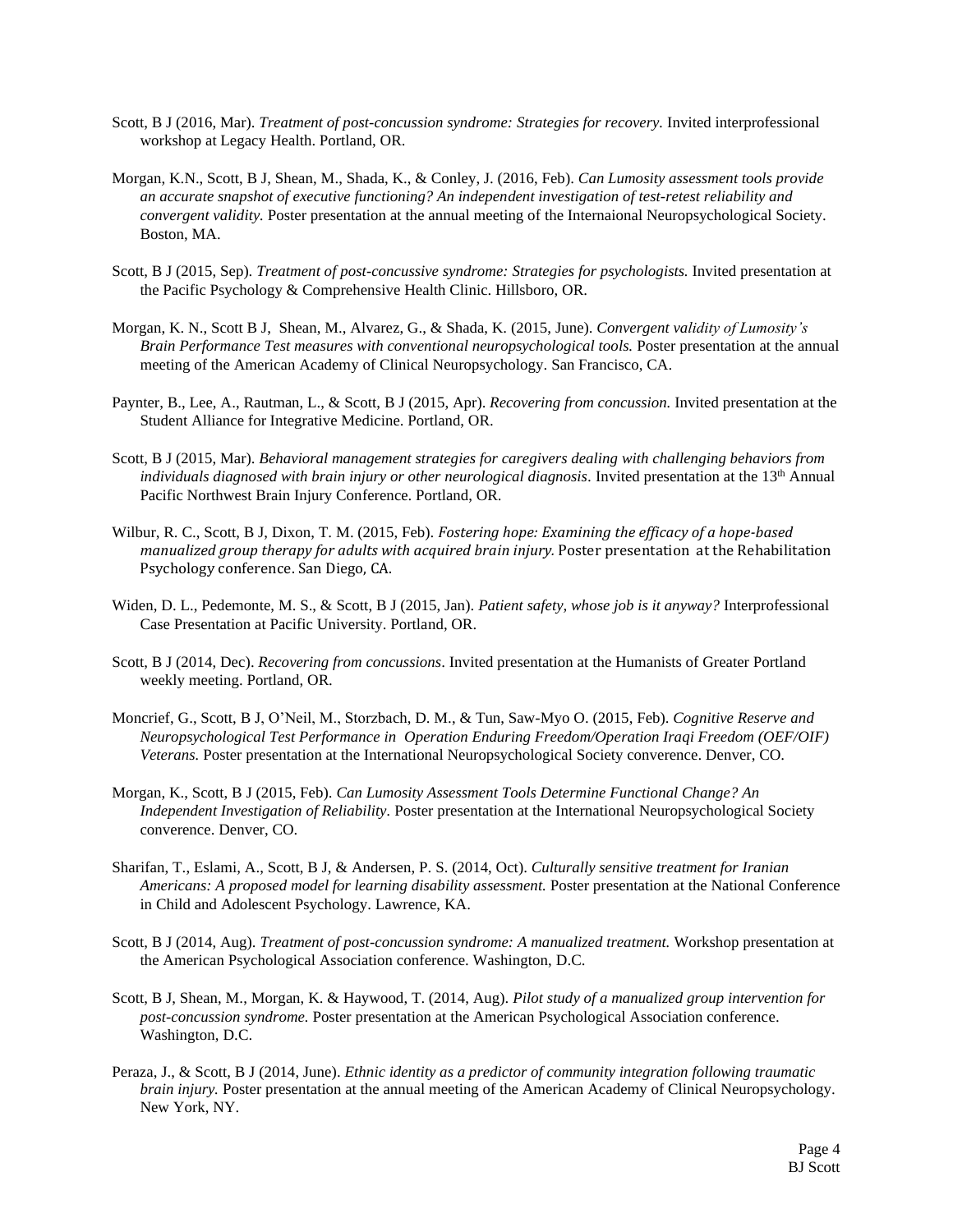- Stelmokas, J., Scott, B J, Christopher, M., Howieson, D., & Kaye, J. A. (2014, June). *Alcohol use as a potential moderator of risk factors for Alzheimer's disease.* Poster presentation at the American Academy of Clinical Neuropsychology. New York, NY.
- Scott, B J (2014, May). *Treatment of post-concussion syndrome: Strategies for psychologists.* Workshop presentation at the Oregon Psychological Association conference. Portland, OR.
- Scott, B J (2014, Apr). *Language is part of what makes us who we are.* Invited presentation at the spring workshop of the Aphasia Network NW. Portland, OR. [http://www.youtube.com/watch?v=KgD-](http://www.youtube.com/watch?v=KgD-FCP7U9w&feature=youtu.be)[FCP7U9w&feature=youtu.be](http://www.youtube.com/watch?v=KgD-FCP7U9w&feature=youtu.be)
- Rogers, S., Cicirello, N., Scott, B J, Letourneau, D., & Madsen, S. (2013, Jan). *Caregiving across the lifespan.* Interprofessional Case Presentation at Pacific University. Portland, OR.
- Wong, C., & Scott, B J (2013, Jan). *Akamai Model of Learning Disorder Assessment with Native Hawaiians.* Poster presentation at the National Multicultural Conference and Summit. Houston, TX.
- Scott, B J, & Dumser, H. (2012, Sep). *Determining civil capacity: An overview of assessment of functional capacity.* Invited interprofessional panel presentation at Pacific University. Hillsboro, OR.
- Chan, L., & Scott, B J (2012, May). *Health perceptions in individuals with chronic pain: Latinos and Caucasians.* Poster presentation at Pacific University's Diversity Day. Hillsboro, OR.
- Scott, B J, & Wilbur, R. (2012, May). *Neuropsychological effects and management following concussion/mTBI.*  Invited interprofessional presentation at Providence Medical Center.
- Buhler, A., Scott, B J, Von, M., & Shaffer, K. (2012, Mar). *Alzheimer's disease*. Interprofessional Case Presentation at Pacific University. Portland, OR.
- Kleman, G., & Scott, B J (2012, Feb). *The influence of verbal abilities on visuospatial reasoning.* Poster presentation at the International Neuropsychological Society conference. Boston, MA.
- Karimi, R., Pelham-Foster, S., & Scott, B J (2011, July). *Developing and implementing an interprofessional course: Strengths and challenges*. Poster presentation at meeting of the American Association of Colleges of Pharmacy.
- Bayer, Z., & Scott, B J (2011, Feb). *The role of executive functioning in coping among those with a history of traumatic brain injury.* Poster presentation at the International Neuropsychological Society conference. Boston, MA.
- Stelmokas, J., Scott, B J, Hunt, L., Carter, S., & Jaehnert, S. (2011, Mar). *Alzheimer caregiver quality of life: An exploratory study of associations between neuropsychiatric symptoms and caregiver coping strategies.* Poster presented at the meeting of the International Conference on Alzheimer's Disease International, Toronto, Canada.
- Tollander, H., Stelmokas, J., Scott, B J, & Wyman-Chick, K. (2011, Feb). *The Integrated Visual and Auditory Continuous Performance Task: Can the symptomatic Comprehension Scale discriminate ADHD?* Poster presentation at the International Neuropsychological Society. Boston, MA.
- Scott, B J (2010, Sep). *Rehabilitation psychology*. Invited presentation at the Oregon Lymphedema Society. Beaverton, OR.
- Buhler, A.V., Farrell, K., Fuentes, D., Scott, B J, Shaffer, K., & Von, M. (2010, Mar). *Teaching pharmacy students how to work with inter-professional teams*. Poster presentation at the American Association of Colleges of Pharmacy. Salem, OR.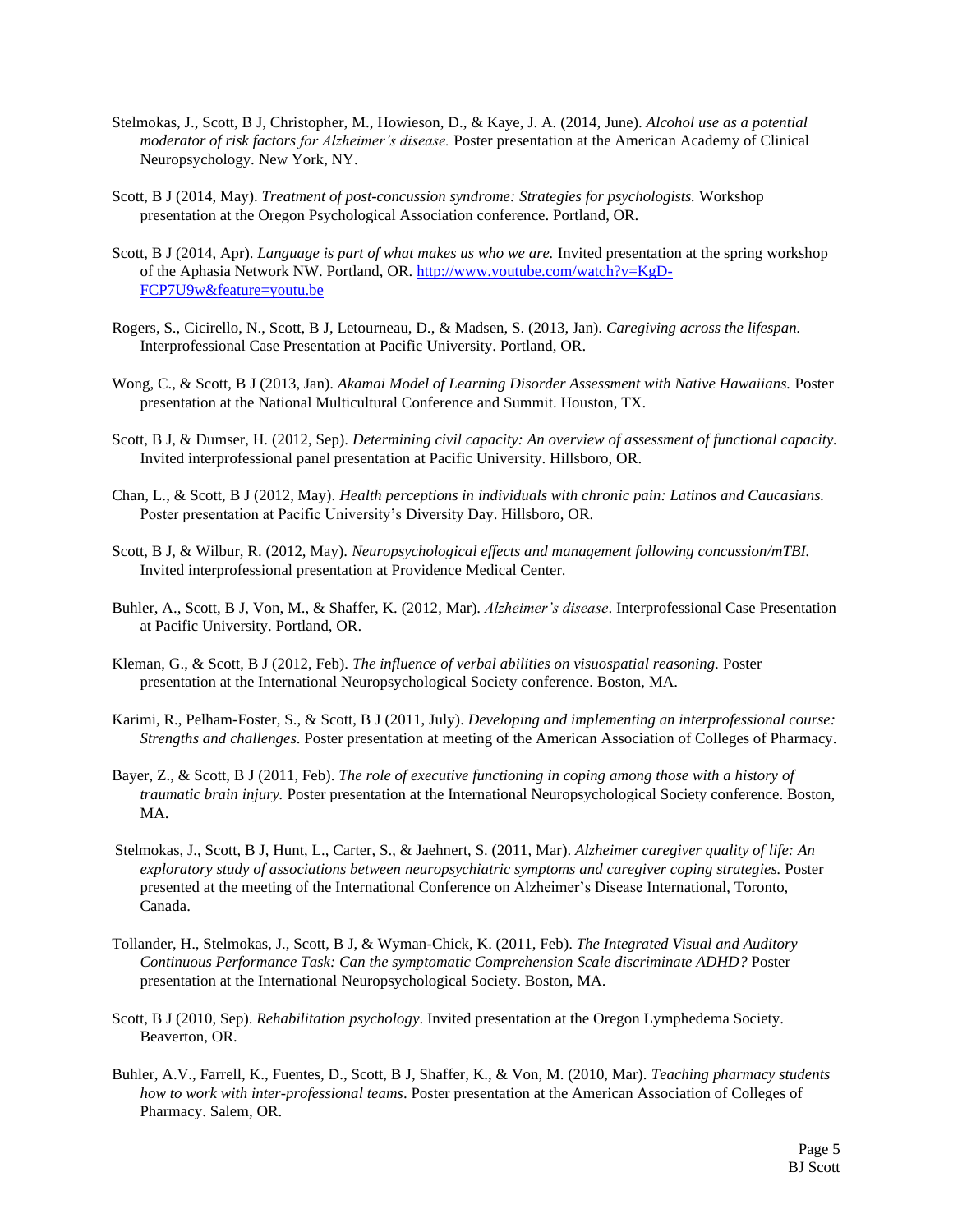- Buhler, A.V., Farrell, K., Fuentes, D., Scott, B J, Shaffer, K., & Von, M. (2010, Mar). *Teaching pharmacy students how to work with inter-professional teams*. Poster presentation at the Oregon State Pharmacy Association. Salem, OR.
- Jackson, K., Cawley, P., Hill, A., Krusen, N., Rodes, R., Sohner, S., & Scott, B J (2010, Mar). *Palliative care.*  Interprofessional Case Presentation at Pacific University. Portland, OR.
- Scott, B J (2009, Nov). *Informing recommendations using cognitive test scores.* Continuing education address at Oregon State Hospital. Salem, OR.
- Buhler, A. V., Farrel, K., Fuentes, D., Scott, B J, Shaffer, K., and Von, M. (2009, Apr). *Alzheimer's Disease: Mary's Journey Through the Health-care System.* Interprofessional Case Presentation at Pacific University. Portland, OR.
- Scott, B J (2007, Feb). Invited Address: *Behavioral management following brain injury.* Georgia State University. Atlanta, GA.
- Scott, B J (2006, May). *The journey to excellence.* Invited presentation at Pacific University School of Professional Psychology commencement hooding ceremony. Portland, OR.
- Scott, B J (2004, Sep). Invited address: *The effects of education and intellectual ability on neuropsychological test performance*. Presentation at the Northwest Health Foundation Student Research Award Program. Portland, OR.
- Scott, B J, & Daniel, M. (2004, July/Aug). *Effects of education and intellectual ability on memory test scores.* Poster presented at the annual meeting of the American Psychological Association, Division 40. Honolulu, HA.
- Daniel, M., & Scott, B J (2004, Feb). *The effects of education on CVLT-II scores.* Poster presented at the annual meeting of the International Neuropsychological Society. Baltimore, MD.
- Scott, B J (2002, Aug). *Neuropsychological assessment of Hispanic American elders: Critical literature review.*  Paper presented at the annual meeting of the American Psychological Associaiton. Chicago, IL.
- Scott, B J, & Deal, H. (2002, Jan). *Coping with grief*. Presentation at Alterra Retirement Center. Forest Grove, OR.
- Scott, B J, & Willey, L. (1999). Invited address: *Recovery from cults*. Presented at a meeting of the Association of Whatcom County Counselors. Bellingham, WA.
- Wilkinson, C., Hyman, I., Scott, B J, & Mertz, H. (1998, Apr). *Individual differences in dissociation and imagery as related to memory errors.* Poster presented at the meeting of the Western Psychological Association. Albuquerque, NM.

#### JOURNAL REVIEWS 2008-2014

Guest reviewer, *Clinical Psychology Review*

Guest reviewer, *Journal of Anxiety Disorders*

Guest reviewer, *Clinical Case Studies*

Guest reviewer, *Health & Inteprofessional Practice*

#### SELECTED HONORS AND AWARDS

Oct 2009 *SPP Faculty of the Year Award*, Pacific University